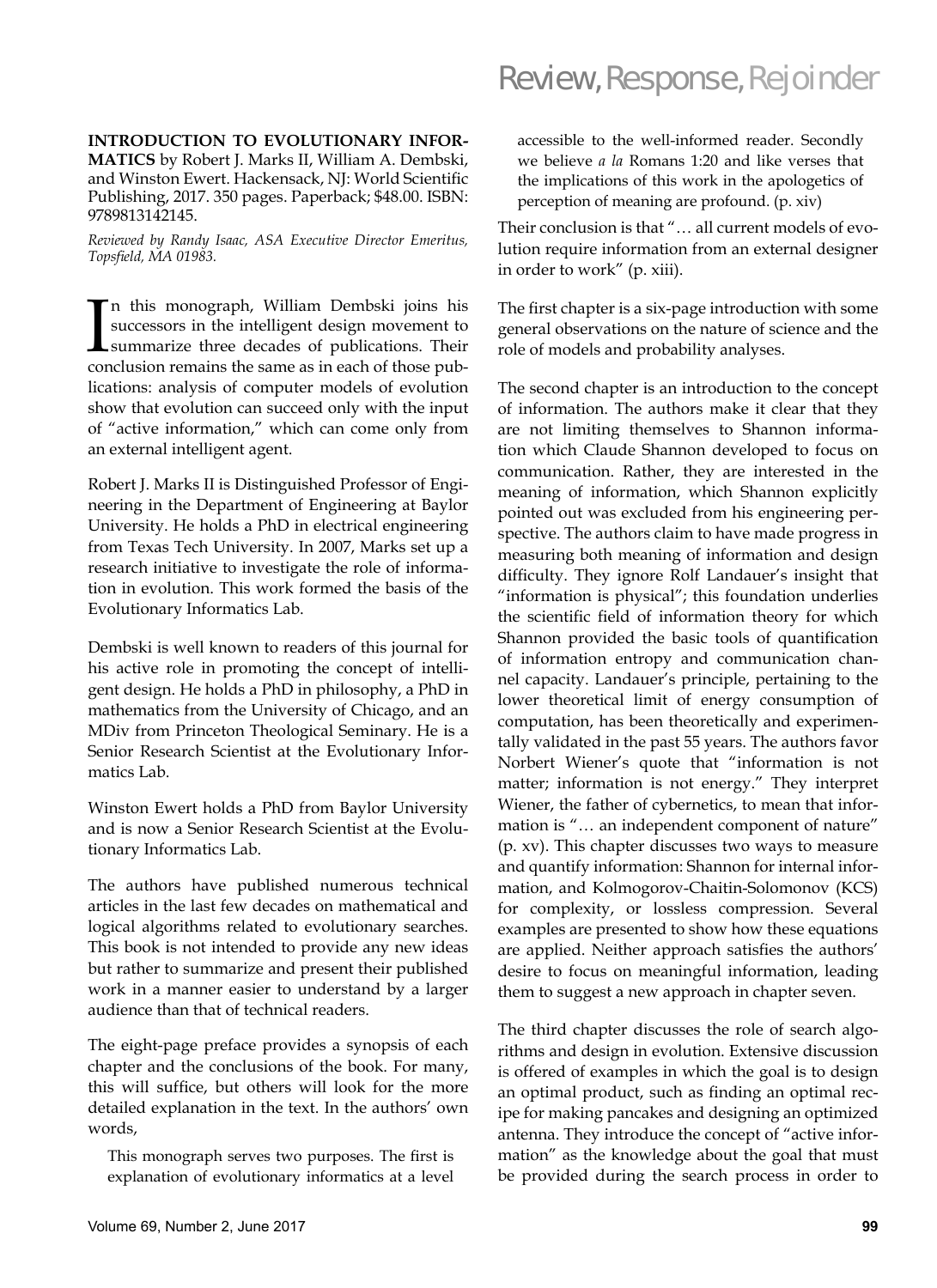achieve the goal in a practical number of searches. They conclude the chapter by noting that "undirected Darwinian evolution has neither the time nor computational resources to design anything of even moderate complexity. External knowledge is needed" (p. 59).

Chapter four is titled "Determinism in Randomness" and provides a useful set of examples of how to think about randomness. The authors point out that the probability distribution functions obtained as solutions to Schrödinger's equation are deterministic. They also discuss the implications of a limit of complexity of algorithms in computer models, as articulated by mathematician William F. Basener.<sup>1</sup> Finally, the authors analyze Thomas Ray's model of evolution called Tierra, published in 1989, and claim to show that it, as well as all other models of evolution, is limited by Basener's ceiling of complexity.

The fifth chapter is devoted to the topic of conservation of information (COI) in computer searches and, together with Basener's ceiling, is the heart of the argument presented in the book. They trace the earliest origin of COI to Lady Lovelace (Augusta Ada King), who observed that computers cannot create anything but can do only that which intelligent agents ask them to do (p. 105). Wolpert and Macready are given credit for coining the related term "No Free Lunch" (NFL) which also deals with computer search originality (p. 106). With many examples and quotes, the authors explore and demonstrate COI and NFL. They show how active information is quantified and why it is essential. The law of COI is then applied to evolution. The authors assert that "the evolutionary process creates no information" (p. 181). There must be an external source of knowledge about the goal to be achieved.

Chapter six is devoted to an analysis of two popular computer models of evolution, EV and Avida. The authors show that the success of these models depends on the explicit or implicit addition of active information by the programmers. To the authors, this supports the concept that evolution cannot be successful without external knowledge. They also discuss Gregory Chaitin's algorithmic approach, dubbed "metabiology," and attempt to refute Chaitin's claim that evolution has been validated algorithmically.

The objective of quantifying meaningful information is addressed in chapter seven. Marks has introduced the concept of algorithmic specified complexity (ASC) as a measure of meaningful information. He defines it as the internal information minus the KCS complexity information. While this may be a theoretical upper bound to the amount of meaningful information that a system can contain, his formulation provides no methodology of how ASC can be calculated in a real world system. Marks acknowledges that the value of the KCS complexity, and therefore the amount of ASC, of an arbitrary set of information, cannot be algorithmically determined, leaving it quantifiable only for some cases. Examples are given of codebooks such as ASCII or Morse code or information in snowflakes. But no guidance is offered of how to determine whether an information state really is meaningful in a biological organism. He adds notation to indicate that meaning is dependent on the context, but he does not offer a means for quantifying contextual effects. The primary conclusion is not a quantification of meaningful information; rather, it is an observation that meaningful information is extremely rare, a very small fraction of possible information.

The concluding chapter eight contains a brief discussion of intelligent design and artificial intelligence. The limitations of computer creativity, as explained in this book, indicate that the reach of artificial intelligence falls far short of that which can be achieved by an intelligent agent and may always do so. The success of evolutionary processes can be explained only by a source of external intelligent knowledge, providing active information of the goal of evolution. They conclude the book by saying that "undirected Darwinism can't work. An intelligent designer is the most reasonable conclusion" (p. 288).

In the opinion of this reviewer, while the conclusions of the authors may or may not apply to the computer models they discuss, there is no relevance to the real world of biological and chemical evolution. Four distinct differences between their models and evolution will be discussed here: (1) the limited scope of their consideration of information, (2) the role of populations, (3) the effect of selection, and (4) the consequences of the presupposition of goals.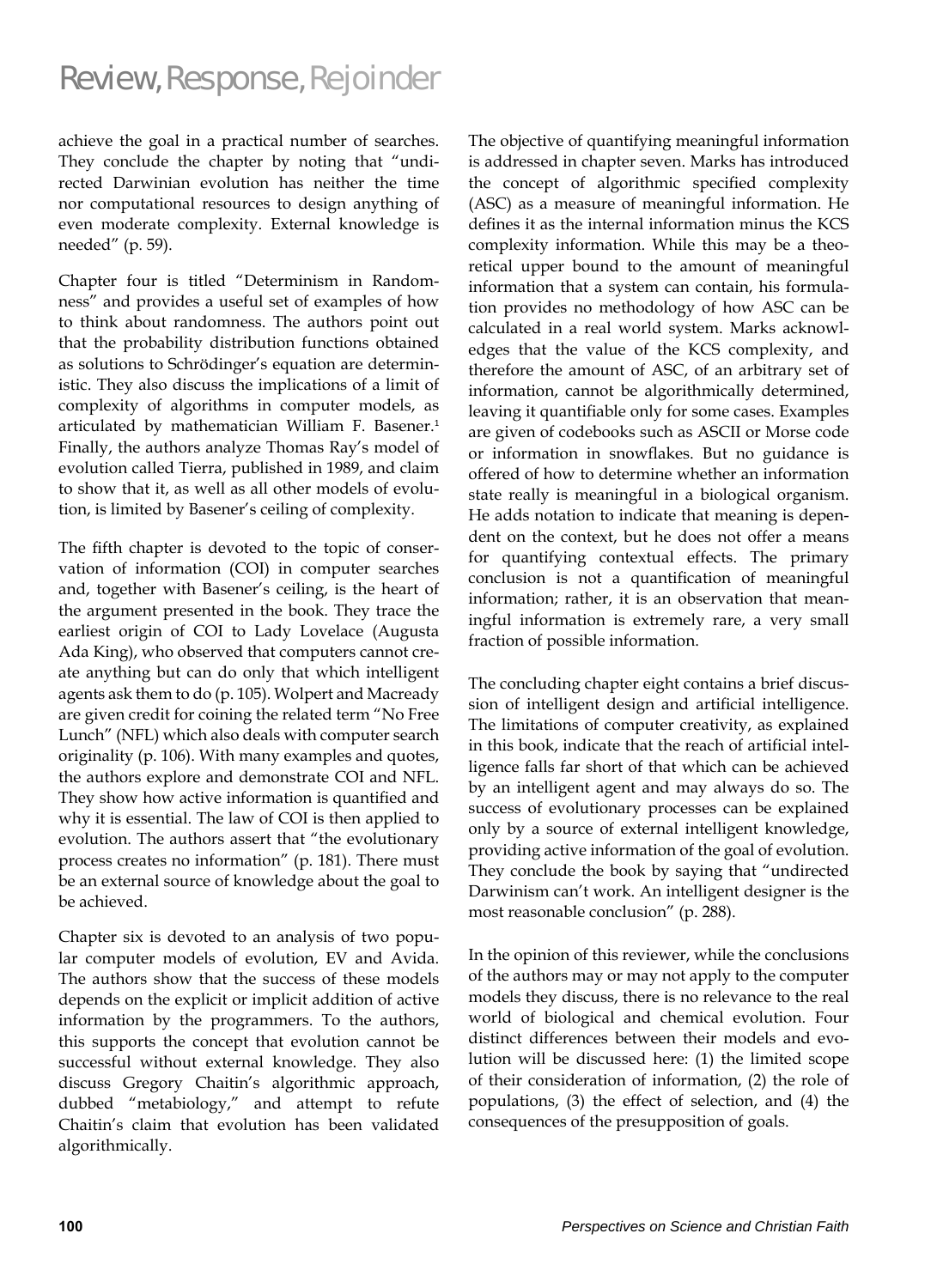#### 1. Limited Scope

The first difference lies in the type of information being considered. The authors readily acknowledge that they are not working in the realm of the scientific field of information theory. Rather, like everyone except physicists and engineers, they are interested only in the meaning of information. While many a theorist has pursued an attempt to develop an analytical approach to meaningful information, none has succeeded. The bold claim of these authors to have made progress in measuring meaningful information is therefore notable. However, in restricting their attention to meaningful information, the authors misjudge the role of information—with critical consequences.

By ignoring nonmeaningful information, the authors overlook a potent source of new meaningful information. Physical information states must exist before they can have meaning. Information without meaning can acquire meaning in various ways. A simple example from the English language illustrates this point.

Consider the case of five-letter English words. With an alphabet of 26 letters there are about 11.9 million possible permutations. Up to 0.1% of these are meaningful English words, truly a rare occurrence. How can new meaningful words be generated? One way is for meaningful words to be assigned new additional meanings, dependent on the context. A more fruitful way is for words without meaning to be given a meaning, usually by consensus usage of the people. Any approach that considers only meaningful words will not be able to account for all the sources of new meaningful words. In the same way, the authors have overlooked a key source of meaningful information.

It should be noted that the intelligent design community has long recognized that there are two different types of "meaning of information," as discussed by Stephen Meyer.<sup>2</sup> However, the implications of the distinction have not been acknowledged. The most common form is the abstract significance assigned to a physical state of information. For example, a particular permutation of letters is assigned a meaning that is not related to the physical characteristics of the particular letters being used. Such an abstract relationship is not rooted in nature and can be designated and understood only by an intelligent agent.

### Review, Response, Rejoinder

The second type of meaning is a useful function in some physical context. This is the form recognized by biologists as they pursue the meaning of various information states in an organism. The meaning is the biochemical activity performed by an assembly of biomolecules which is the information state. This meaning does not require an intelligent agent. New functions can arise from a reservoir of various physical information states as the contextual environment changes.

An argument often used by the intelligent design community is that all of our experience tells us that new information can be generated only by intelligent agents and therefore biological information can be generated only by intelligent agents. That claim, however, conflates the two types of meaning of information. The only experience we have in which meaning requires intelligence is in human-designed systems which predominantly have abstract information. There is no rationale for applying that experience to information that is functional in the physical sense, as in biological systems.

Another way in which their limited scope of information inhibits their conclusion is that it leads to the application of the wrong conservation principle to evolution. The law of conservation of information (COI) as expressed in this book applies only to computer models and information searches in the artificial sense. In a real biological organism, the information states must be considered from the fundamental Shannon/Landauer perspective. The number of bits of information is dependent on the number and type of component particles and on their configuration. The only conservation principle that applies is the first law of thermodynamics, namely, the law of conservation of energy. The amount of information can be changed by adding or decreasing energy or particles, while a particular information state can be changed by a new configuration or arrangement of particles.

A biological system is not a closed system; rather, it has an influx of energy as well as dissipation of waste energy. This energy flux enables the opportunity for changes in information and the creation of new physical information. New genomic and epigenomic information can be created every time there is a rearrangement of genetic material, a point mutation in DNA, or any of the many processes that can insert or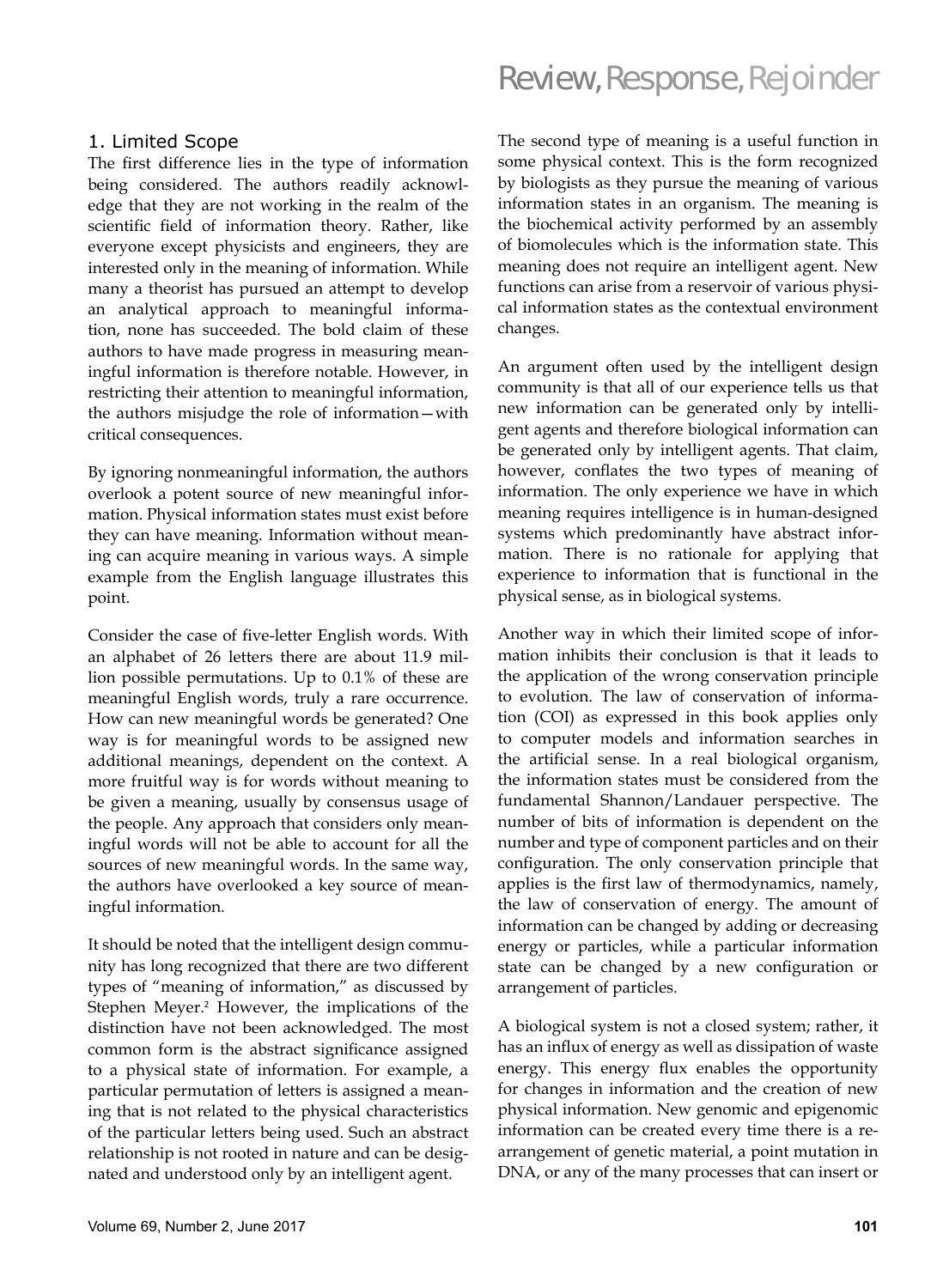remove segments of DNA. These changes introduce new biochemical activity which may be useful and therefore meaningful. Changes in the environment can also introduce new meaning when biochemical activity becomes useful in that context. Rarity of meaning is hardly relevant since the starting point of the genetic search is always a known successful system and the changes are usually small.<sup>3</sup> The authors fail to consider this primary source of new evolutionary information by restricting their focus to meaningful information.

### 2. Role of Populations

The second difference between the models used by the authors and real evolution is the effect of populations. The authors dismiss the effect of populations (p. 155). They reckon that a population of Q members is equivalent to a serial search of Q steps in terms of information added to the system. They consider this to be a more expensive query cost and set it aside.

However, the biotic world is composed of a large number of highly diverse species, each of which is composed of one or more populations, each of which is composed of many diverse members. In every reproductive cycle, each population produces a generation of offspring with a distribution of modifications ranging from minimal to radical. With a new arrangement of biological components in each individual and occasionally additional components, there is new information generated in each cycle. The authors average all of this into a single theoretical fitness parameter and ignore the accompanying increase in complexity and diversity. In other words, they set aside descent with modification, which is the primary driving force of complexity and new information.

### 3. The Effect of Selection

This leads to the third major difference between the authors' models and real evolution: the effect of selection. In a sequential serial search, such as those the authors consider, a life/death criterion cannot be used. If any step in the search meets with death, then the entire search is halted and must be restarted. Hence, any such events are washed away in an averaging parameter. However, in a real population, there is a massively parallel search with every member of the biotic world engaging in procreation from its unique information state. Each member of the offspring generation will either survive to reproduce in the subsequent generation or die in the sense that it will no longer procreate. The net effect is to have a new population, based on the parental population, with a new distribution of information states. These are the states modified from the parents which are successful, whereas the unsuccessful states are lost, never to be attempted again. In the terminology preferred by the authors, this is an injection of active information into the system.

No intelligent agent is needed to provide this active information. It is a direct result of life/death events, commonly known as "selection." Selection is not uniquely determined by fitness or complexity since numerous random contingent events can influence survival. In general, improved fitness in a changing environment will lead to a better probability of survival. The authors have therefore omitted consideration either of descent with modification or of selection, the two pillars of evolution.

### 4. Presuppositions of Goals

The fourth difference between the authors' models and real evolution is the assumption of a goal for evolution. Is the active information provided by selection sufficient? That depends on the goal being considered. If the goal is solely to reproduce a new successful offspring generation, then the active information from selection is sufficient. If, however, there is an ulterior motive or optimization goal for a future configuration, then it is not. It is argued here that it is the existence and nature of a teleological goal for evolution that leads the authors to the conclusion that an external source of knowledge is required. The authors point out that

the fundamentals of evolutionary models offered by Darwinists and those used by engineers and computer scientists are the same. There is always a teleological goal imposed by an omnipotent programmer, a fitness associated with the goal, a source of active information … and stochastic updates. (p. 187)

However, such a goal is not derived from any study of nature. It is imposed externally, and it is this presupposition, and not nature itself, that leads directly to the conclusion that a source of external knowledge is required. A well-known example will illustrate this point.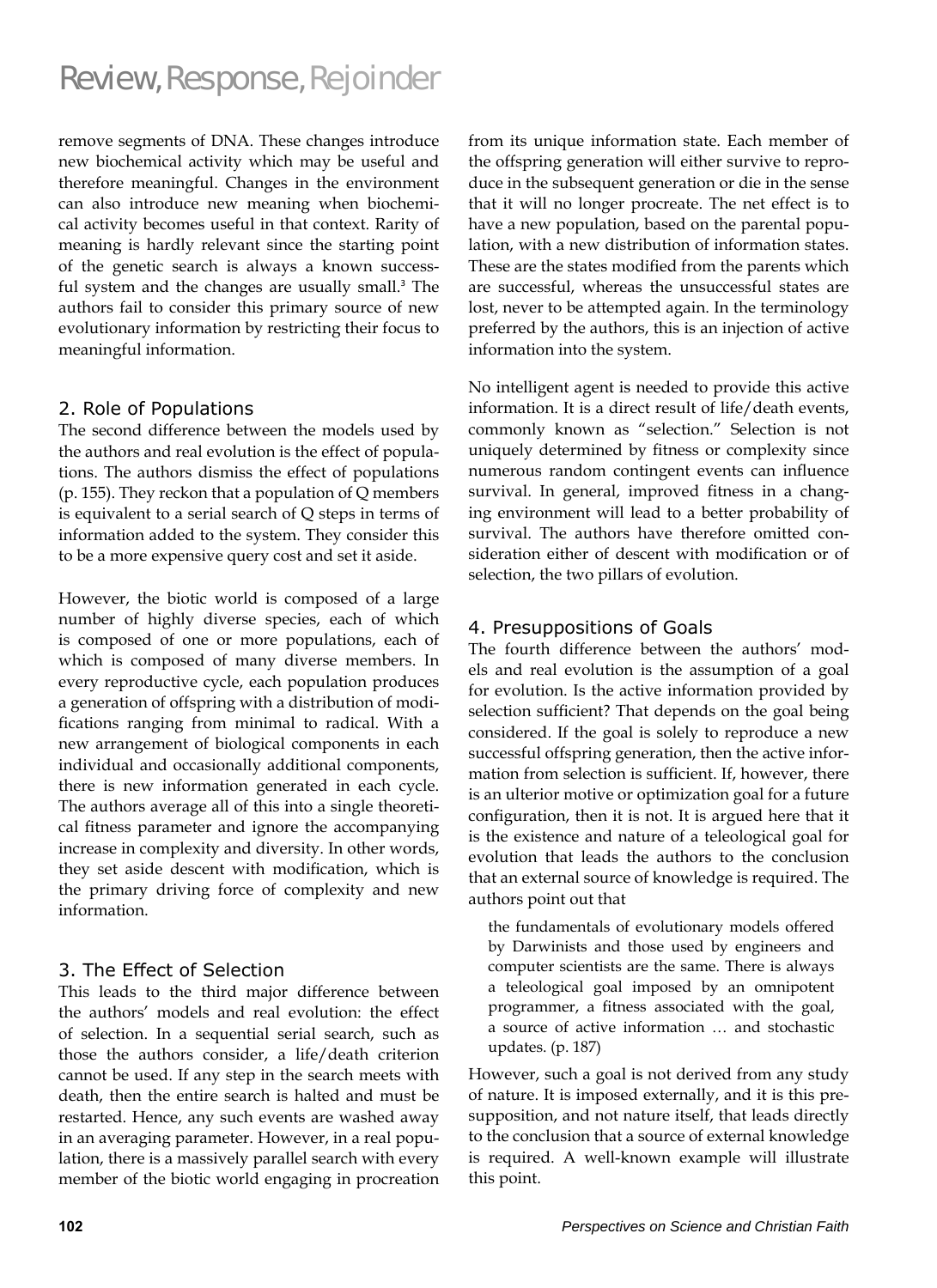Consider a dealer who shuffles and distributes a deck of 52 cards into four piles of thirteen cards each. As long as the cards are face down and equivalent, every hand looks identical. When the cards are turned over, each card has a distinctive marking. If all cards are equal in value and there is no difference in desirability of a particular arrangement, then no goal exists except to carry out the distribution which is successful in every case. However, as soon as someone values a particular arrangement, depending on the specific game being played, then it becomes possible to calculate probabilities. The more specific and rare the desired configuration is, the lower the probability that it will succeed. Very quickly, the probability drops below the plausibility level, and if a desired configuration is achieved, it could be argued that knowledge must have been transmitted to the dealer. If that knowledge affected the outcome in a positive way, the process is called "cheating." It is the goal itself that leads to the ability to calculate low probabilities, and not any inherent property of the cards or of the process of dealing the cards. It is also noteworthy that it is easy to fall into the well-known trap of a posteriori vs. a priori probabilities. Once a distribution is completed, that particular arrangement of cards can be noted. If it is applied as an a priori desire, it is easily shown that the probability is essentially zero. Yet, that arrangement was achieved.

In the real world of evolution, the change in populations of species is highly dependent on a vast complex set of environmental factors. The interaction between the biochemical activity in each cell and the environment is still beyond our complete understanding. It is easy to see that any goal with even the most modest level of specified complexity would lead to a mathematical calculation of essentially zero probability. However, nature knows nothing of such goals. The primary activity of a biological system is to reproduce in such a way as to generate viable offspring. As long as the change in the environment is relatively slow, the probability of success in each new generation is near 100% with no artificial bounds on what can or cannot happen; it is limited only by survivability. In other words, nature does not seek a specific goal: it seeks any state that survives. With the powerful role of descent with modification and selection operating in a reservoir of immense amounts of information, there are no limits to the complexity that can be achieved.

This brings us to the critical question of a teleological presupposition. The authors conclude that there is a need for an external source of knowledge. If that conclusion is due solely to the presupposition that there is a goal in the first place, which could only have come from an external source, then the conclusion is tautological and merely self-consistent rather than descriptive of the real world. On the other hand, if there is a presupposition that there is no goal, then no probability calculation is possible and the system continues to evolve without need of an external source of active information. It is noteworthy that virtually all arguments for an intelligent designer are based on probability calculations which in turn are possible only in the context of a preexisting goal. If it is assumed that there is no goal, then a self-consistent model will conclude that no external agent is needed.

The clash of major worldviews on the topic of evolution seems to center on whether evolution is purposeless and without guidance or whether it is guided with ultimate meaning and purpose. If a preexisting goal is assumed, then it is understandable that a mathematical model will conclude that information about that goal must be provided in order for the goal to be attained in a reasonable timeframe. If it is assumed that there is no goal, then it can be easily concluded that this world is meaningless and without purpose.

Which presupposition is correct? Nature cannot tell us. A preexisting goal is inherently outside the scope of this universe. On the one hand, no source or mechanism for such a goal has ever been postulated, let alone discovered. On the other hand, neither can nature tell us that such a goal or such an infusion of information does not exist. Each presupposition is self-consistent. Ockham's razor can be invoked on the side of those who argue there is no goal. On the other side, there is a sense of incredulity that the complexity of life could have come into existence without being planned. Furthermore, a common theological perspective is that God planned the current biotic world in advance. His goal can be interpreted generically with a reasonable probability of being met, either through convergent evolution or as a specific goal requiring divine guidance which may not be detectable. Evolutionary informatics will not settle the issue.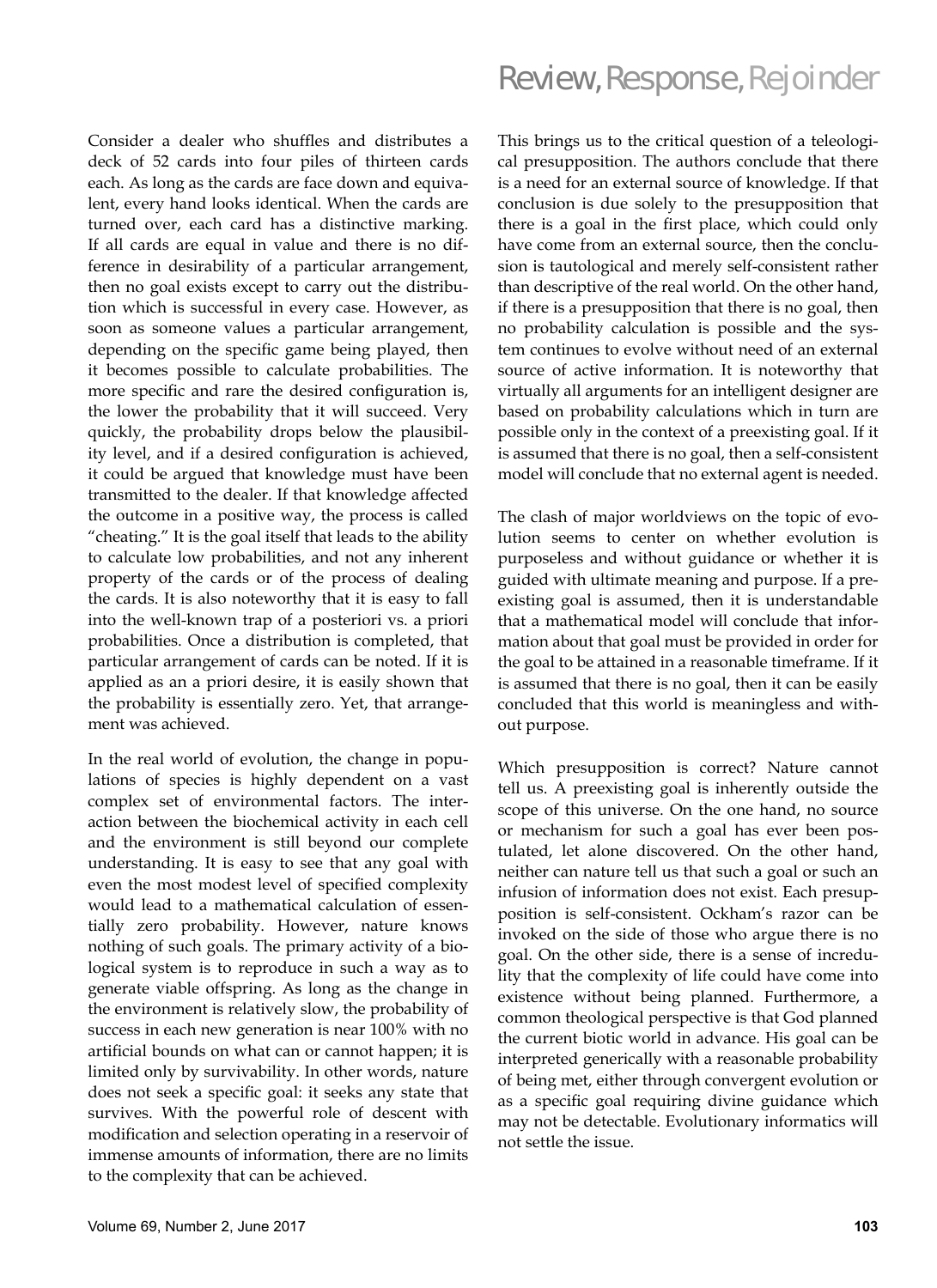This book contains numerous examples of information, mathematics, and logic puzzles that are instructive and entertaining. However, anyone seeking insight into biological or chemical evolution is advised to look elsewhere.

#### **Notes**

1 William F. Basener, "Limits of Chaos and Progress in Evolutionary Dynamics," in *Biological Information: New Perspectives,* ed. Robert J. Marks II et al. (Hackensack, NJ: World Scientific Publishing, 2013), 87-104.

Stephen C. Meyer, *Signature in the Cell: DNA and the Evidence for Intelligent Design* (New York: HarperCollins, 2010), 85–111.

3 For a more detailed discussion of how physical information in DNA can be transformed into new meaningful information, see Loren Haarsma and Terry M. Gray, "Complexity, Self-Organization, and Design," in *Perspectives on an Evolving Creation*, ed. Keith B. Miller (Grand Rapids, MI: Eerdmans, 2003), 288–312.

### Meeting Chaitin's Challenge

A Response to Randy Isaac's review of *Introduction to Evolutionary Informatics* (above)

*by Robert J. Marks II, Distinguished Professor of Engineering, Department of Engineering at Baylor University, Waco, Texas.* 

et my response to Randy Isaac's respectful<br>review begin with thanks to James Peterson,<br>the editor-in-chief of *Perspectives on Science and*<br>*Christian Eaith* who in concert with Isaac solicited review begin with thanks to James Peterson, the editor-in-chief of *Perspectives on Science and Christian Faith,* who, in concert with Isaac, solicited this response to Isaac's review. Such a practice is not common for book reviews. But we note that, in the venue of this journal, we are followers of Christ where we celebrate iron sharpening iron. One day, in front of our Creator, we will learn the degree to which of us is right. When this happens, I suspect the answer will matter little. Until then, let's continue to reason together.

#### Chaitin's Challenge

Gregory Chaitin, arguably the greatest and most creative mathematician of my generation, says: "The honor of mathematics requires us to come up with a mathematical theory of evolution and either prove that Darwin was wrong or right!" This question is answered in *Introduction to Evolutionary Informatics*: there exists no computer or mathematical model of Darwinian evolution not requiring the use of a guiding source of knowledge or oracle. Nor will there ever be an evolutionary algorithm that

creates complex specified information without guidance supplied within the algorithm by one or more sources of knowledge such as oracles.

Regarding our book, Isaac concludes that those "seeking insight into biological or chemical evolution are advised to look elsewhere." We agree. But if you are looking for insights into the models and mathematics thus far proposed by supporters of Darwinian evolution that purport to describe the theory, our book is spot on.

#### Evolution Models: We Didn't Start the Fire

An honest attempt at computer modeling of evolution was Thomas Ray's fascinating program Tierra that, although displaying interesting properties, fell well short of Ray's goal of simulating something akin to the Cambrian explosion. Although Tierra had no explicit goal, Ray attempted to design an environment in which his digital organisms could evolve. He was not successful. After numerous failures and tweaks, Ray abandoned Tierra.<sup>1</sup>

More recent evolution simulations include the computer programs Avida and EV. Avida and EV pose evolution as a search algorithm with a specified goal. Engineering design has a long history of using evolutionary search with a design goal.2 But Isaac protests that "such a goal [in evolution] is not derived from any study of nature." If true, Isaac has disqualified Avida, EV, and all other evolution models of which we are aware. For different reasons, we therefore find ourselves in agreement with Isaac: there yet exists no mathematical model that describes Darwinian evolution.

Avida is of particular importance because Robert Pennock, a co-author of the first paper describing Avida,<sup>3</sup> offered testimony at the Darwin-confirming *Kitzmiller et al. v. Dover Area School District* bench trial which ruled that work such as mine is religious. He testified, "In the [Avida computer program] system, we're not simulating evolution. Evolution is actually happening." If true, Avida and thus evolution is teleological, guided, and overflowing with active information supplied by the programmers.4

On the other hand, microbiologist James Shapiro says, "Most debates about evolution sound like the last fifty years of research in molecular biology had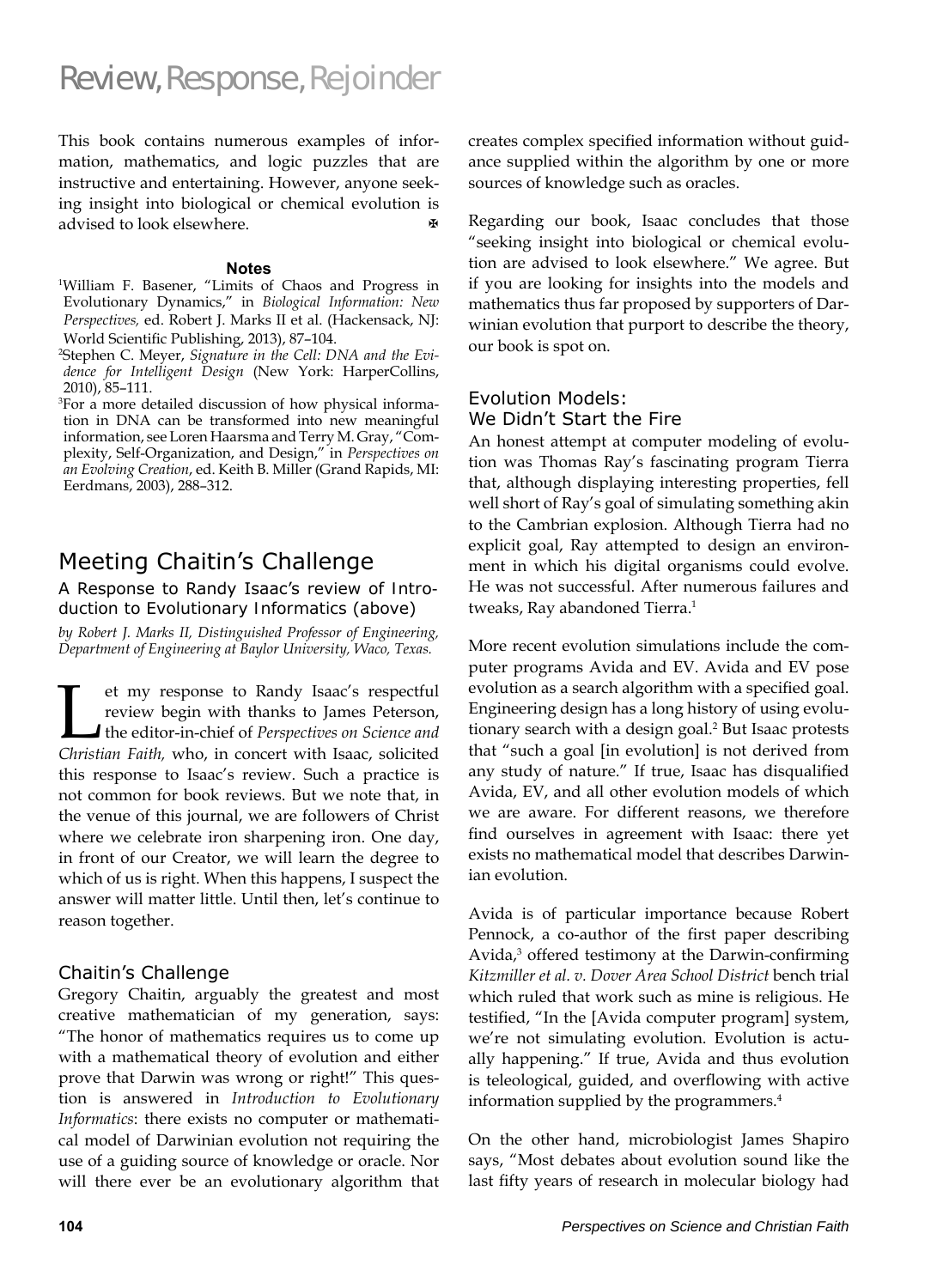never occurred"5 and maintains that organisms teleologcally generate novelties which other organisms later adopt. Palaeontologist Simon Conway Morris's book *Life's Solution: Inevitable Humans in a Lonely Universe* makes clear from the title that evolution has a goal as witnessed by observation of evolutionary convergence. So, maybe evolution does have a goal. If so, evolutionary models and the critique of them in our book apply. If not, there exists no mathematical model of Darwinian evolution.

#### From Whence Design?

Within evolutionary models, the evolutionary process is not the source of design. The design is, rather, due to the imbedded source of knowledge in the model or simulation. For Avida and EV, our group was able to use the same resident sources of knowledge and generate results much more efficiently using simple stochastic hill climbing. Gold miners can dig using a spoon or a shovel. Evolution can be an inefficient tool for mining results from an oracle. For those interested, we have interactive GUI's (graphical user interfaces) on our website that demonstrate this.<sup>6</sup>

Hitting a limit called Basener's ceiling, evolutionary models such as Tierra and Avida will evolve only to the resident oracle's level of expertise. An evolutionary program written to play chess will not evolve an ability to play GO unless programmed to do so. Doing so makes the problem even more complex, necessitating even more guidance from a source of knowledge.

#### Some Information about Information

Measuring the algorithmic specified complexity (ASC) of a design involves defining applicable information measures. ASC does not deal directly with evolution, but is useful in assessing the meaning of end design information.

An entire chapter in *Introduction to Evolutionary Informatics* is dedicated to various definitions of information. We like Claude Shannon's take on defining information:

It seems to me that we all define "information" as we choose; and, depending upon what field we are working in, we will choose different definitions. My own model of information theory … was

## Review, Response, Rejoinder

framed precisely to work with the problem of communication.7

Isaac's claim that "information is physical" is narrow. It is like saying "squirrels are mass and energy." In the strictest sense, Shannon's definition of information is based on probability—events in the future which have not yet happened and therefore have nothing directly to do with anything yet physical. Nevertheless, we today universally assign Shannon's binary digit as the measure of physical information storage.

And then there's the Kolmogorov-Chaitin-Solomonov (KCS) information model that differs from Shannon's. Although more difficult to measure, KCS information deals with existing structures and is as much a part of the universe as energy, mass, and time. KCS information can be used as the foundation for determining the ASC—or meaning—of an object.

Here's an illustration. Consider a computer program that instructs a 3D printer to construct a bust of Abraham Lincoln in sufficient detail to see the wrinkles on his forehead and the mole on his right cheek. Contrast this with a program for printing a new bowling ball. For both the bowling ball and Lincoln bust, there exists a shortest program to accomplish the print. These shortest programs are called "elegant." The length of the elegant program is an object's KCS information content. The elegant program for the bowling ball, in bit count, will be shorter than that of Lincoln's bust. Lincoln's bust, measured by the bit count of its elegant program, contains more KCS information than the bowling ball.

However, the elegant program for detailed construction of a bumpy rock might be similar in length to the program needed for Lincoln's bust. So, assuming the details of the rock are not as meaningful as those on Lincoln's face, KCS information is seen to not measure meaning. Lincoln's bust is more meaningful because it is specified via context. Consider short 3D-printer-assisting subprograms called MOLE, BEARD, and HUMAN HEAD to which the programmer has access. When computing the length of the Lincoln elegant program, the subprograms used by the master program are not included in the bit tally. The conditional elegant program will be shorter. The ASC measure of the meaning of an object is obtained by subtracting this context-conditional elegant program length from the information measure of the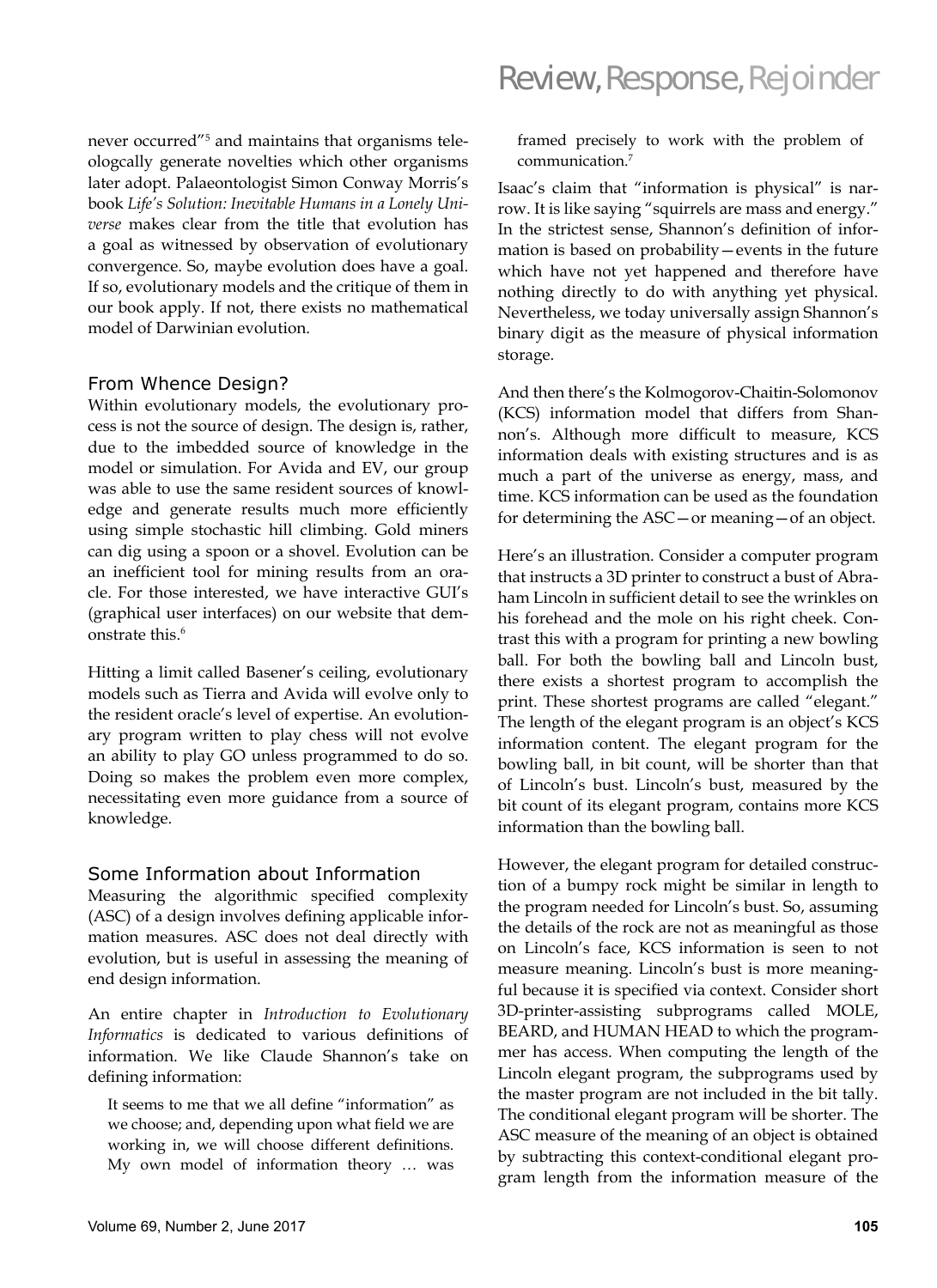object based on chance construction by the best available theory, for example, the laws of physics. ASC appropriately bears a resemblance to Shannon's measure of mutual information.

Here are two examples from our book. A snowflake is very complex, but complex things like snowflakes happen all the time. Two arbitrary complex snowflakes have a low ASC whereas two identical snowflakes have a large ASC. In the context of poker, a two-of-a-kind poker hand has negligible ASC whereas a royal flush has an enormous ASC content.

#### "So You're Telling Me There's a Chance!"

… is *Dumb and Dumber*'s Lloyd Christmas's response to pretty Mary "Samsonite" Swanson who told Lloyd his odds with her were one in a million. The line is funny because Lloyd's response is clearly dumb. As I type, the odds of my right thumb quantum tunneling into my keyboard's space bar is finite but so small that saying "so you're telling me there's a chance" is also dumb.

How small must a probability be before we announce impossibility? The answer is fuzzy in the sense of Zadeh. So, to remove doubt, we must set chances beyond all argument.

Based on Landauer's contention that "information is physical," Seth Lloyd estimates the computing capacity of the universe throughout history to be  $10^{120}$  operations on  $10^{90}$  bits. Without guidance,  $10^{120}$  bits is not able on average to generate unguided random creation of *any* sequence exceeding 165 Webster's dictionary words.<sup>8</sup> The low number of words is astonishing. For a specified phrase, the chances are smaller.9

Let's dwarf Lloyd's information bound. One Planck length stretched to an inch scales the diameter of a proton to several light years. A Planck time unit is the time it takes light to travel one Planck length. Consider a bit count equal to the number of Planck cubes in the universe integrated in Planck time units over 14 billion years. This number interpreted as bits is insufficient for generating any string of dictionary words as long as the Gettysburg Address. If you are astonished by this low figure, you are not alone. Even if multiplied by  $10^{1000}$  universes in a multiverse, the

resulting number, in bits, is insufficient for generating any sequence of words as long as the Declaration of Independence.

Isaac and others are critical of our use of probabilities. Even if "information is physical," these astronomical resources<sup>10</sup> eclipse the universe's current mass-energy parsed into single bit energies measured in von Neumann–Landauer lower energy bounds multiplied by the number of Planck time units in 14 billion years. Given the resulting staggeringly limited creativity of this bit count resource, creation requires enormous guidance to explain the ASC we see in nature, which certainly exceeds the length of the Gettysburg Address.

In a separate but related theory, the chance of generating a design decays at least exponentially as a function of the resulting ASC. The probability of a thousand bits of ASC occurring by chance is less than 2-1000.

### Are Meaningful and Meaningless Information Models Meaningful?

In his review, Isaac proposes his own information model to rebuke some of our research conclusions.<sup>11</sup> His theory consists of ideas such as meaningful information and meaningless information and the possibility of transforming the latter into the former. Isaac objects that we consider only meaninPPgful information while ignoring meaningless information. This is critical because, according to Isaac, it is possible to derive meaningful information from meaningless information.

If true, a DVD of bits generated by a quantum random number generator can be transformed into a DVD that has meaning—something like the movie *Braveheart*. Even if an enormous codebook translating random sequences into words were written, a source of knowledge in the form of human intelligence is required to establish the context required for meaning. We are simply agreeing on a new alphabet. In this sense, we concur that Isaac is correct in saying meaningless information can be defined as artificial context. In the same sense, hieroglyphics can be redefined into English without knowing hieroglyphics or caring about the meaning originally intended by some long-dead Egyptian writer.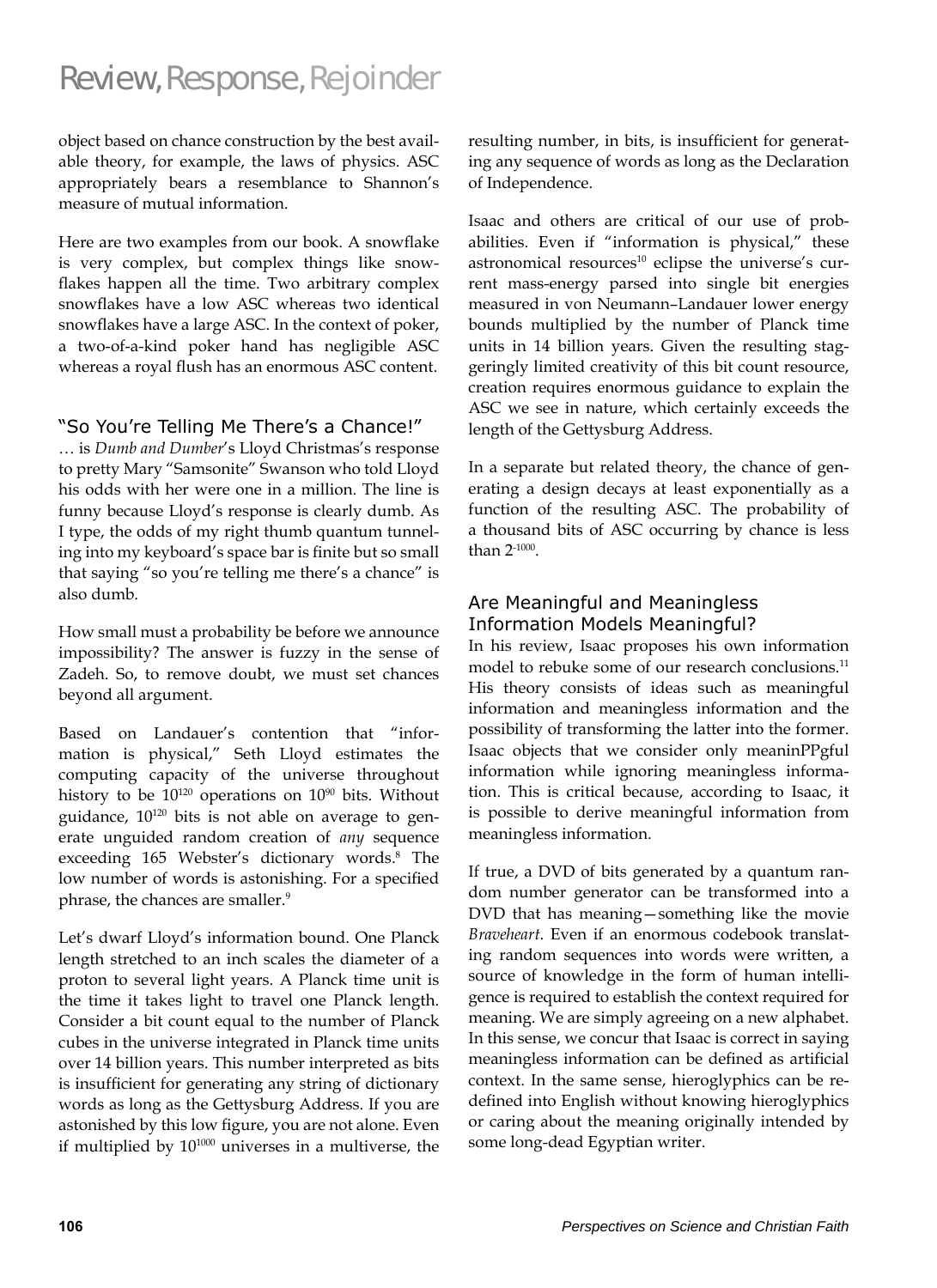#### Functional Information's Definition Is Abstract

Isaac points out that the information one might find in abstract symbols such as letters is different from functional information corresponding to a useful function in some physical context. He accepts that abstract information requires an intelligent agent, but argues that functional information does not. This begs a question: Does the instruction manual for my juicer contain functional information? No definition of functional information is given, and therefore the answer is not clear. "Functional information" needs to be defined in a mathematical sense. In molecular biology, functional information is "-log<sub>2</sub> of the probability that a random sequence will encode a molecule with greater than any given degree of function."<sup>12</sup> I do not believe that this is what Isaac means. Curiously, functional information's definition according to Isaac looks to be abstract.

Isaac attempts to dismiss the applicability of our conservation of information results by arguing that one can increase meaningful information in a biological system by adding noise. But this is simply increasing the randomness of a system. Introducing randomness into a system is fully part of what is taken into account by the conservation of information. In a paper titled "Meaningful Information," Vitányi also disagrees with respect to KCS information.

One can divide … [KCS] information into two parts: the information accounting for the useful regularity [meaningful information] present in the object and the information accounting for the remaining accidental [meaningless] information.13

Unlike our approach, the Kolmogorov sufficient statistic just described does not take into account context.14 It is concerned only with the structure of an object. Nevertheless, the conclusion is the same: if you add random bits into a sequence, the pile of random meaningless information will simply be bigger. The meaningful information pile will remain the same size.

A fixed structure, such as Donald Trump's DNA, has fixed KCS information. But its ASC bound can increase as more context is found. Hieroglyphic texts were assigned more meaning when new context was provided by the discovery of the Rosetta stone. But, once successfully translated, a hieroglyphic text has no more meaning than that intended by

### Review, Response, Rejoinder

the original writer. Likewise, the ENCODE project has given DNA more meaning than it had twenty years ago. The term "junk DNA" (Isaac's meaningless information?) is now rarely used because it has found function. DNA did not change but its meaning did. Was formerly meaningless junk DNA now meaningful? No. The meaning was always there but the context remained undiscovered. ASC, like KCS complexity, is expressed via a bound. KCS complexity is upper bounded by the shortest program thus far known. For a fixed theory of random object constrained construction, ASC is likewise lower bounded. Higher ASC can occur as more context is discovered.

#### Finis

If anyone generates a model demonstrating Darwinian evolution without guidance that ends in an object with significant specified complexity, let us know. No hand-waving or anecdotal proofs allowed.

We believe that Chaitin's challenge has been met in the negative and that no such model exists.

Space limitations prohibit further comment. Thanks for listening.

#### **Notes**

- 1 Citations for any material not explicitly referenced herein are in our book: Robert J. Marks II, William A. Dembski, and Winston Ewert, *Introduction to Evolutionary Informatics* (Hackensack, NJ: World Scientific, 2017).
- 2 For example, check out the engineering journal, *IEEE Transactions on Evolutionary Computation.*
- 3 Richard E. Lenski, Charles Ofria, Robert T. Pennock, and Christoph Adami, "The Evolutionary Origin of Complex Features," *Nature* 423, no. 6936 (2003): 139–44.
- 4 One should not infer that knowledge sources were placed in Avida with any thought of deception on the part of the authors, who are all highly credentialed and respected researchers. Nevertheless, they are there.
- 5 James Alan Shapiro, *Evolution: A View from the 21st Century* (Upper Saddle River, NJ: Pearson Education, 2011).
- 6 http://evoinfo.org. See EV Ware, Minivida, and Weasel Ware.
- 7 Quoted in P. Mirowski, *Machine Dreams: Economics Becomes a Cyborg Science* (New York: Cambridge University Press, 2002), 170.
- 8 Eric Holloway and Robert J. Marks II, "Informational Cost of Generating Meaningful Text and Its Implications on Creativity" (in review).

10Pun intended.

<sup>9</sup> Marks, Dembski, and Ewert, *Introduction to Evolutionary Informatics*, 120–25.

<sup>11</sup>We could be wrong here, but Isaac provides no references concerning his model—nor are we aware of any.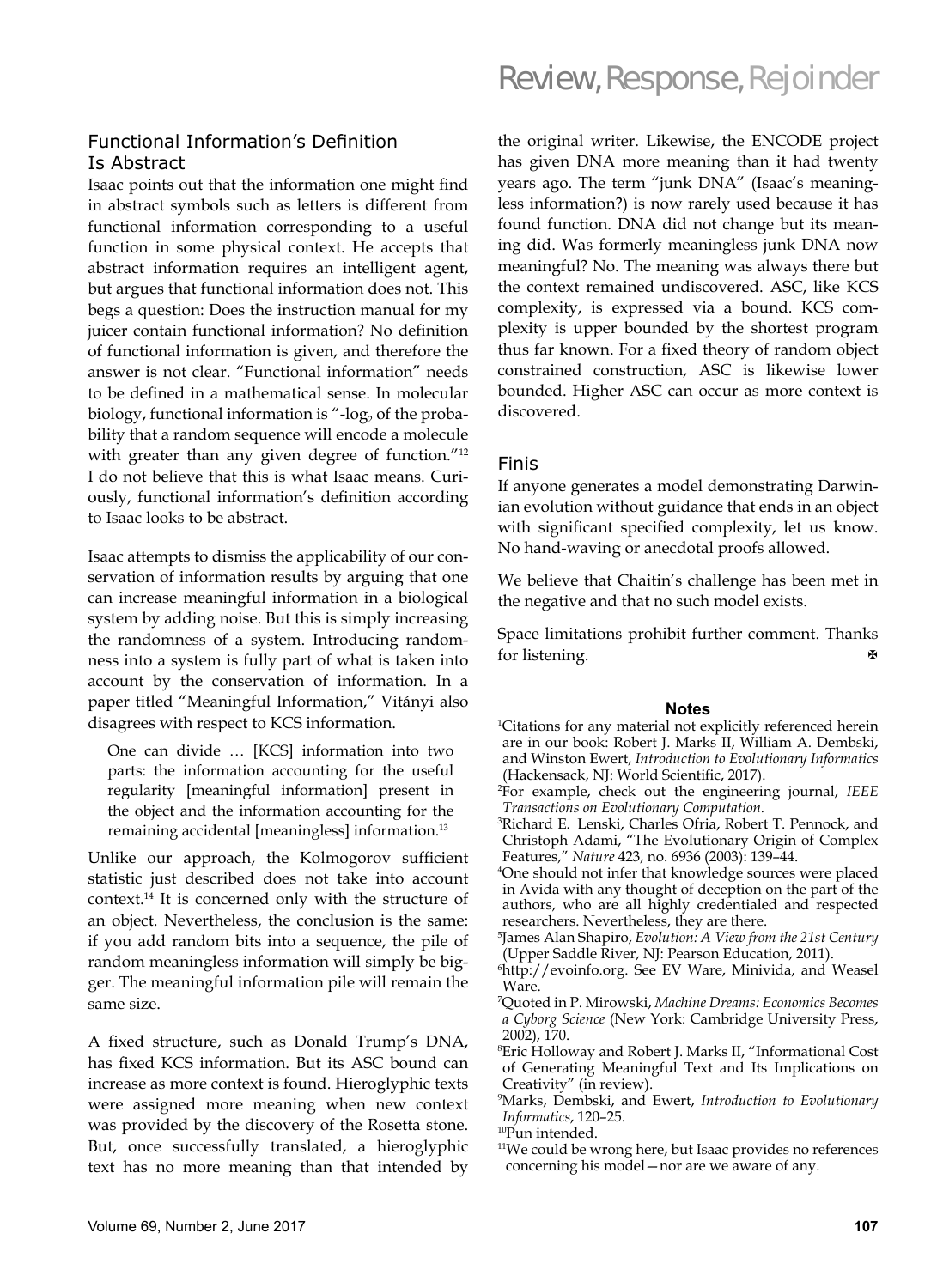- 12Jack W. Szostak, "Functional Information: Molecular Messages," *Nature* 423, no. 6941 (2003): 689.
- 13Paul Vitányi, "Meaningful Information," in *International Symposium on Algorithms and Computation: 13th International Symposium, ISAAC 2002 Vancouver, BC, Canada, November 21–23, 2002: Proceedings* (Berlin, Germany: Springer, 2002), 588–99.
- 14See Thomas M. Cover and Joy A. Thomas, *Elements of Information Theory*, 2nd ed. (Hoboken, NJ: Wiley-Interscience, 2006) or Ming Li and Paul Vitányi, *An Introduction to Kolmogorov Complexity and Its Applications* (New York: Springer Science + Business Media, 2008).

### Rejoinder

*by Randy Isaac*

appreciate Robert Marks's kind remarks and his taking the time to clarify his perspectives. I would like to underscore several points.

- 1. Any input from an intelligent source required by a mathematical model or an algorithm such as Chaitin's is due to the fact that these models and algorithms are human simulations of a natural process. It cannot be inferred that the natural process itself requires an intelligent source of information. Whatever merit the law of conservation of information—which asserts that new information can be generated only by an intelligent agent—may have in computer models, it does not apply to information in general and is not relevant to DNA information.
- 2. A key assumption of the information argument for intelligent design is that functional meaning of information such as DNA is identical in every way to abstract meaning of information. Hence it is claimed that since abstract meaning can be generated only by an intelligent source, it is also true for functional meaning. However, the reason that abstract meaning requires an intelligent source is the abstract nature of the meaning and not the characteristic of information itself. Functional meaning does not necessarily have an abstract component.1 Biochemical processes transform DNA information into functional biological activity without a single step of abstract relationships. Evolutionary processes associate useful biological activity with specific DNA information without the need for an a priori abstract blueprint.
- 3. The way in which Marks considers probabilities implies that complex biomolecules are assembled anew by starting from a random collection of com-

ponents. No such process is proposed in biological evolutionary theory. Rather, each reproductive event starts with a proven successful set of DNA information. Descent with modification has a high probability of succeeding in generating a new living organism. Biological evolution works.

- 4. Biology abounds with examples of DNA altered through descent with modification which changes the DNA information set and generates new biochemical functions.2 Such creation of new information is theoretically possible without an intelligent source, and it is experimentally observed.
- 5. The assumption of teleology is the primary reason why some mathematical models of evolution lead to impossibly low probabilities. The existence and nature of teleology in evolution is an open question of great interest.3 I look forward to studying it further.

#### **Notes**

1 Randy Isaac, "Information, Intelligence, and the Origins of Life," *Perspectives on Science and Christian Faith* 63, no. 4 (2011): 219–30.

2 Dennis Venema, *Letters to the Duchess: ID and Information* (blog series), http://biologos.org/blogs/dennis-venema -letters-to-the-duchess/series/id-and-information.

3 Sy Garte, "Teleology and the Origin of Evolution," *Perspectives on Science and Christian Faith* 69, no. 1 (2017): 42–50.

### **Join Us in Golden, Colorado, July 27–31, 2017**